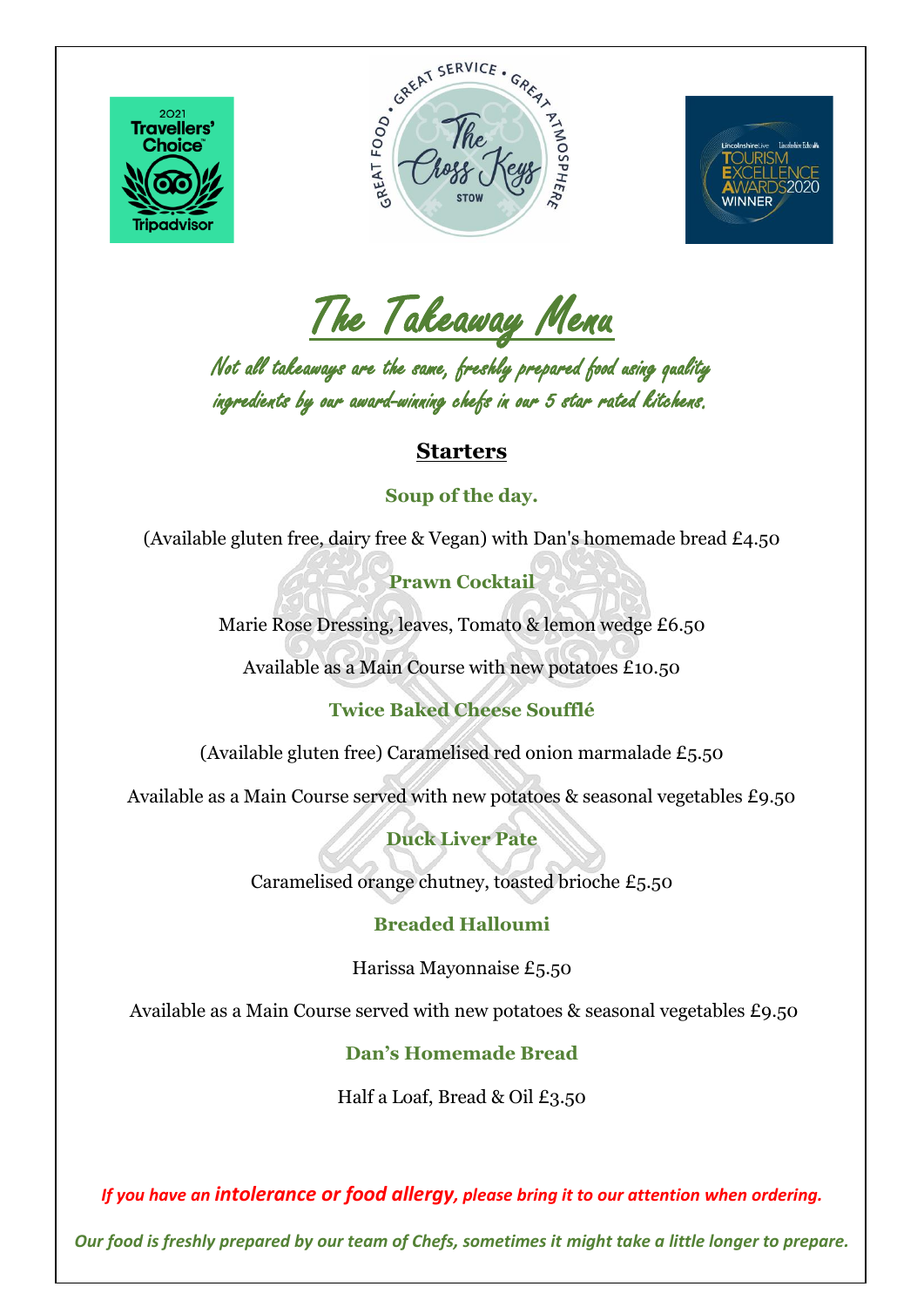## **Main Courses**

#### **Baby Back Ribs (Gluten free)**

Smoky BBQ Sauce, Sweet Potato Fries, Memphis Slaw

½ rack £12.50

Full rack £17.50

 $\frac{1}{2}$  rack + chicken wings £17.50

#### **Beer Battered Haddock**

(Gluten Free available & dairy free) Hand Cut Chips, Mushy Peas, Homemade Tartare Sauce

Small £7.50

Large £10.50

**Homemade Pies**

Short crust Pastry, Choose from Steak & Mushroom Pie

Served with Hand Cut Chips & Seasonal Vegetables - £10.50

## **The Cross Keys Burger**

Brioche Bun, Smoked Bacon, Beer Battered Onion Rings, Melted Cheese,

Cross Keys Burger Sauce, Lettuce, Tomato, Hand Cut Chips - £10.95

## **The Cross Keys Chicken Burger**

Brioche Bun, Breaded Chicken Fillet, Garlic Aioli, lettuce, Tomato, Hand Cut Chips - £10.95

#### **Lambs Liver**

Creamed Potato, Bacon Jus, Seasonal Vegetables - £10.95

## **Twice Baked Cheese Souffle**

Caramelised Red Onion Marmalade, New Potatoes, Seasonal Vegetables - £9.50

#### **Slow Braised Beef**

Horseradish Mash, Red Wine & Baby Onion Jus, Seasonal Vegetables - £15.95

**Children's Chicken Goujons** - French Fries, Beans- £5.50

**Children's Cheesy Tomato Pasta** - £5.50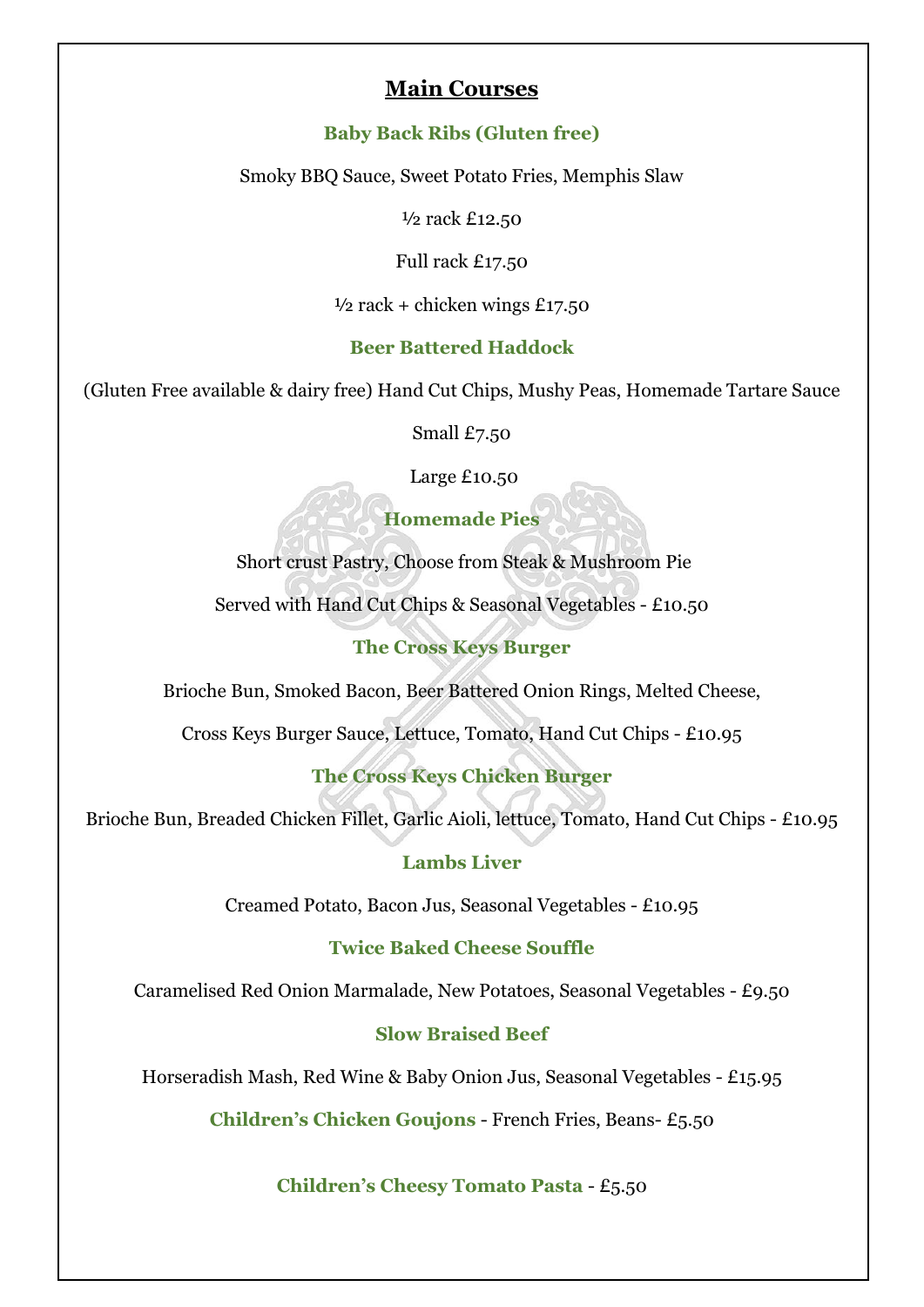

 $\overline{\phantom{a}}$ 





## **Sunday Lunch Takeaway – available 12.00pm – 2.30pm**

## **Starters**

## **Twice Baked Cheese Soufflé**

(Available gluten free) Caramelised red onion marmalade £5.50

## **Classic Prawn Cocktail**

Marie Rose Dressing, leaves, Tomato & lemon wedge £6.50

**Soup of the day.**

(Available gluten free, dairy free & Vegan) with Dan's homemade bread £4.50

# **Main Courses**

**Roast Sirloin of Beef**

Fosters Beef, Yorkshire Pudding, Roast Potatoes, Seasonal Vegetables, Rich Meat Jus

Full Portion £14.95. Children's Portion £9.50

**Roast of the Day**

Succulent Meat served with Roast Potatoes, Seasonal Vegetables, Rich Meat Jus

Full Portion £12.50. Children's Portion £8.50

## **Vegetarian Roast of the Day**

Vegetarian Roast with Stuffing, Yorkshire Pudding, Roast Potatoes, Seasonal Vegetables and Vegetarian Gravy. £11.50

## **Fillet of Fish**

Fish of the day served with seasonal vegetables and potatoes. £15.95

*If you have an intolerance or food allergy, please bring it to our attention when ordering.*

*Our food is freshly prepared by our team of Chefs, sometimes it might take a little longer to prepare.*